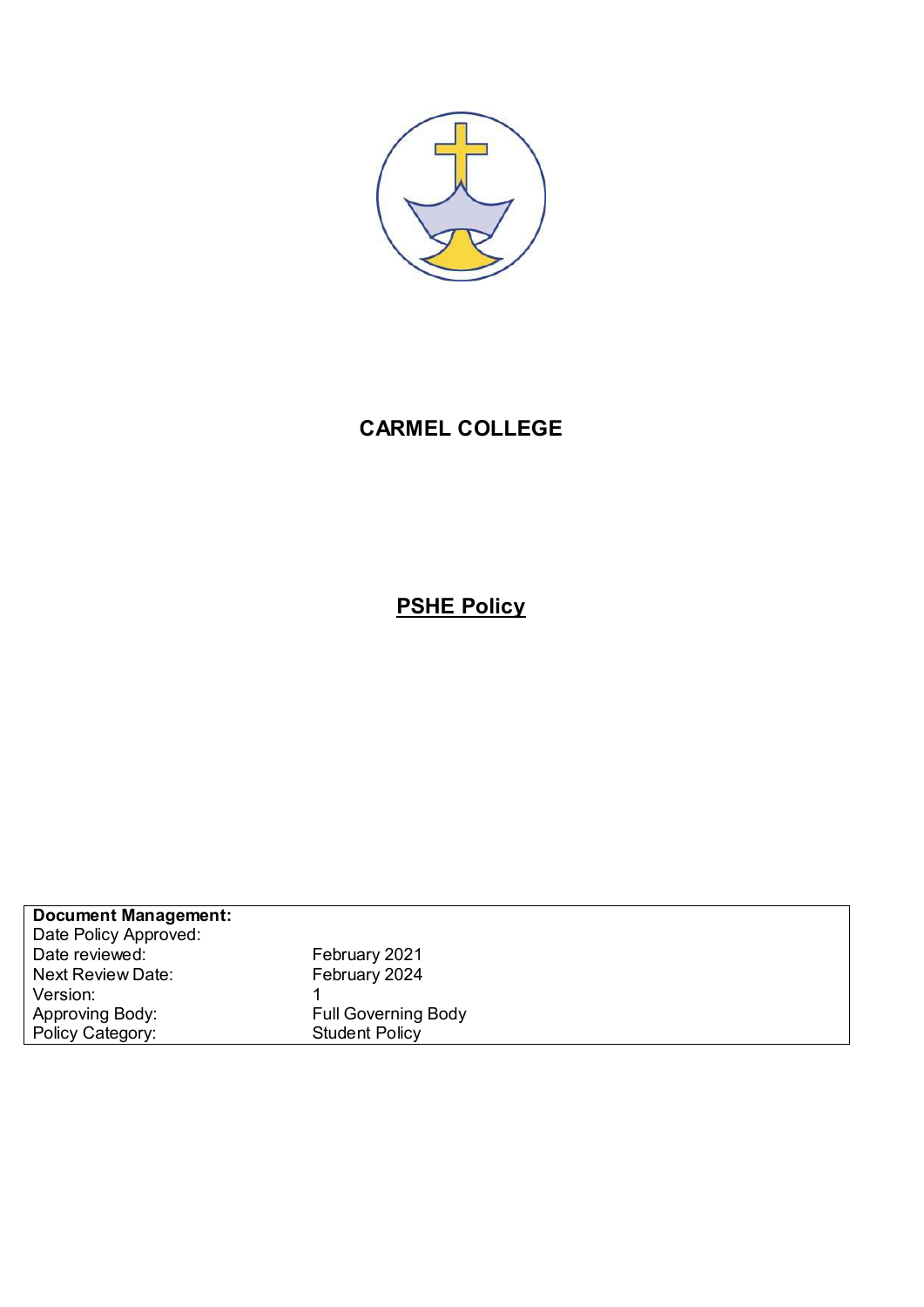## **PSHE Policy**



#### **Legal Framework and Guidance:**

This policy has due regard to all relevant legislation and statutory guidance including, but not limited to, the following:

- Education Act 1996
- Education Act 2002
- Children and Social Work Act 2017
- DfE 'Keeping children safe in education' (KCSIE)
- DfE 'Relationships Education, Relationships and Sex Education (RSE) and Health Education'
- DfE 'School and college security'

## **Associated Policies and/or reference documents**

- Safeguarding and Child Protection
- Bullying
- SEN and Code of Practice
- $\bullet$  RSE
- E-Safety

## **Roles and responsibilities**

#### **Governors**

The Governing Board is responsible for approving and monitoring this PSHE policy's effectiveness and holding the Headteacher/Principal to account for its implementation.

The governing board has overall responsibility for ensuring that the PSHE Policy, as written, does not discriminate on any grounds, including but not limited to age, disability, gender reassignment, marriage and civil partnership, race, religion or belief, sex, or sexual orientation.

#### **The Headteacher/Principal**

The Headteacher/Principal will ensure that the school allocates one lesson of curriculum time to PSHE education each week and that PSHE is reported on to parents.

## **PSHE Lead**

The PSHE Lead is responsible for liaising with other staff and professional agencies to devise a suitable scheme of work to ensure a comprehensive PSHE education that achieves the aims laid out in this policy.

## **Staff**

Staff are responsible for:

- Implementing the PSHE policy consistently
- Modelling positive behaviour within PSHE
- The Pastoral Team will support staff, and liaise with parents
- The Senior Leadership Team will support staff.

#### **Parents**

We are committed to working with parents and carers and we will offer support via the Pastoral team. We will communicate with parents and carers by the college newsletter, letters and parent text. We will encourage discussion of topics at home, our long term plans and module content will be posted on our website within the curriculum tile.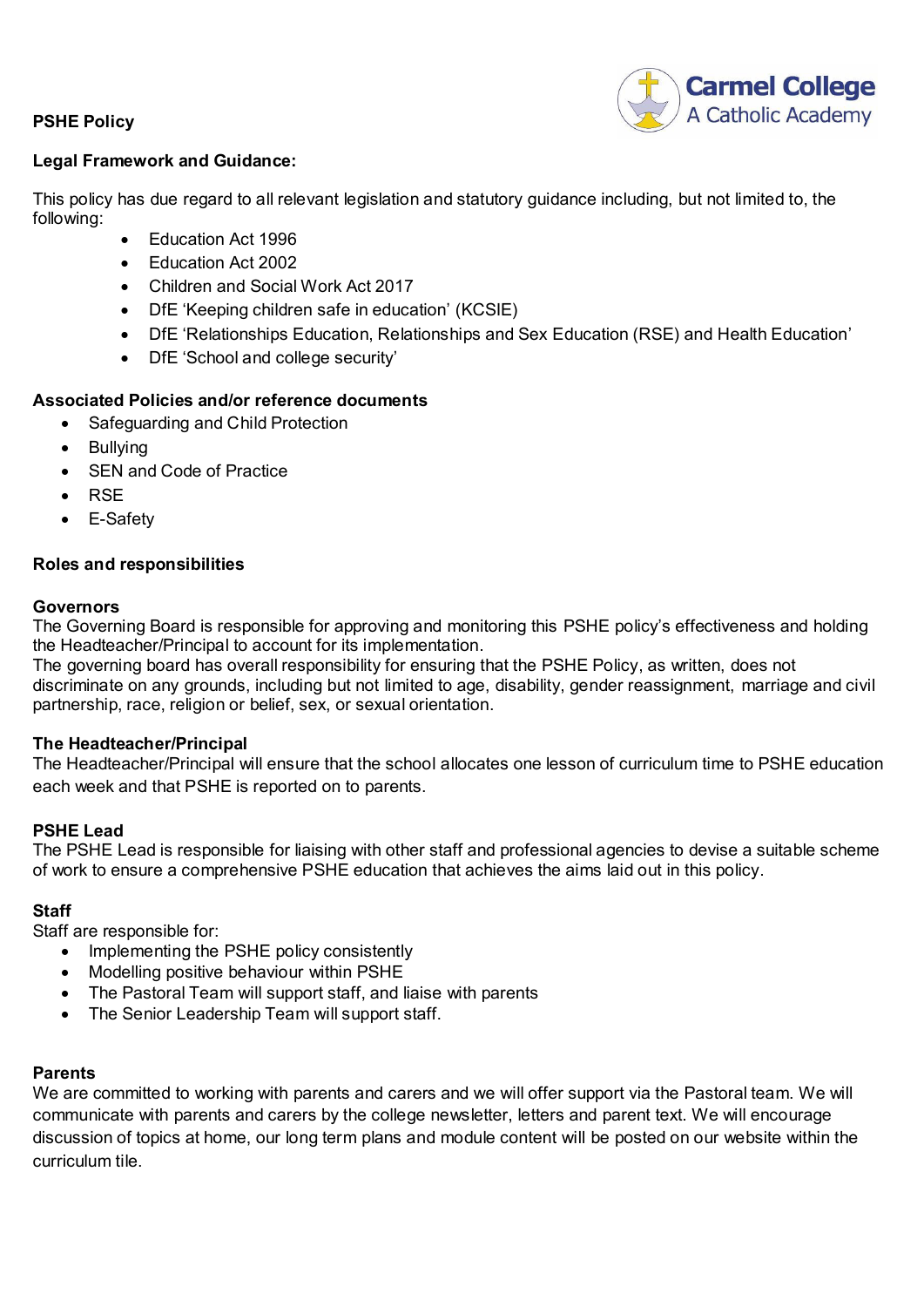## **Aims:**

Our PSHE programme aims to provide our students with accurate, relevant knowledge and opportunities to turn that knowledge into personal understanding, the skills and strategies they need in order to live healthy, safe, fulfilling, responsible and balanced lives.

Our PSHE education programme is underpinned by our College Virtues which are interwoven within each module. Setting a good example will result in students feeling happy, secure, wanted and valued.

The policy aims to:

- promote diversity and inclusion recognising that all students are made in the image and likeness of God.
- shape character and promote virtues. We expect our students to consider others' needs and treat each other with respect, tolerance and forgiveness. We will use PSHE education as a way to address diversity issues to ensure equality for all, and challenge stereotyping and discrimination.
- deliver a spiral curriculum to ensure progression throughout the key stages.
- allocate one lesson of curriculum time to PSHE education each week. Our PSHE education provision is mapped and planned effectively with long term plans to ensure progress through our spiral curriculum. Recurring themes are covered within in year groups and key stages and at each encounter, the level of demand increases and so that learning is progressively deepened. This avoids PSHE education becoming a string of "topics" or disconnected issues. Outside speakers are invited into college to enrich student learning and participation but it will always be within the context of the module and supported of the content.
- determine pupils' prior knowledge, each module will begin with a baseline activity.
- evidence pupils' learning and progression by using PSHE books throughout their journey, so that recurring themes can be reflected upon and revisited to strengthen learning.
- create a safe and supportive learning environment by establishing clear ground rules which are understood by all.

We will ensure that where students indicate that they may be vulnerable and at risk, they will reive appropriate support by the Pastoral team. This policy is informed by the College's safeguarding/child protection policy.

- Understand what constitutes a healthy lifestyle.
- Understand how to stay safe and behave online.
- Understand the dangers they may face, both in and around school and beyond, and be provided with the means to keep themselves safe.
- Understand the law and consequences of risky behaviours.
- Develop responsibility and independence within school which they will take forward into society in their working lives.
- Respect other people, in particular, learning to respect the different cultural/ethnic/religious/gendered viewpoints of others in our school community and the wider world.
- Understand what constitutes 'socially acceptable' behaviour at school and in society.
- Be a constructive member of society.
- Understand democracy.
- Develop good relationships with peers and adults.
- Develop self-confidence, self-esteem and self-worth.
- Make positive, informed choices as they make their way through life.
- Understand that they have a right to speak up about issues or events, and to respect other's right to do the same.